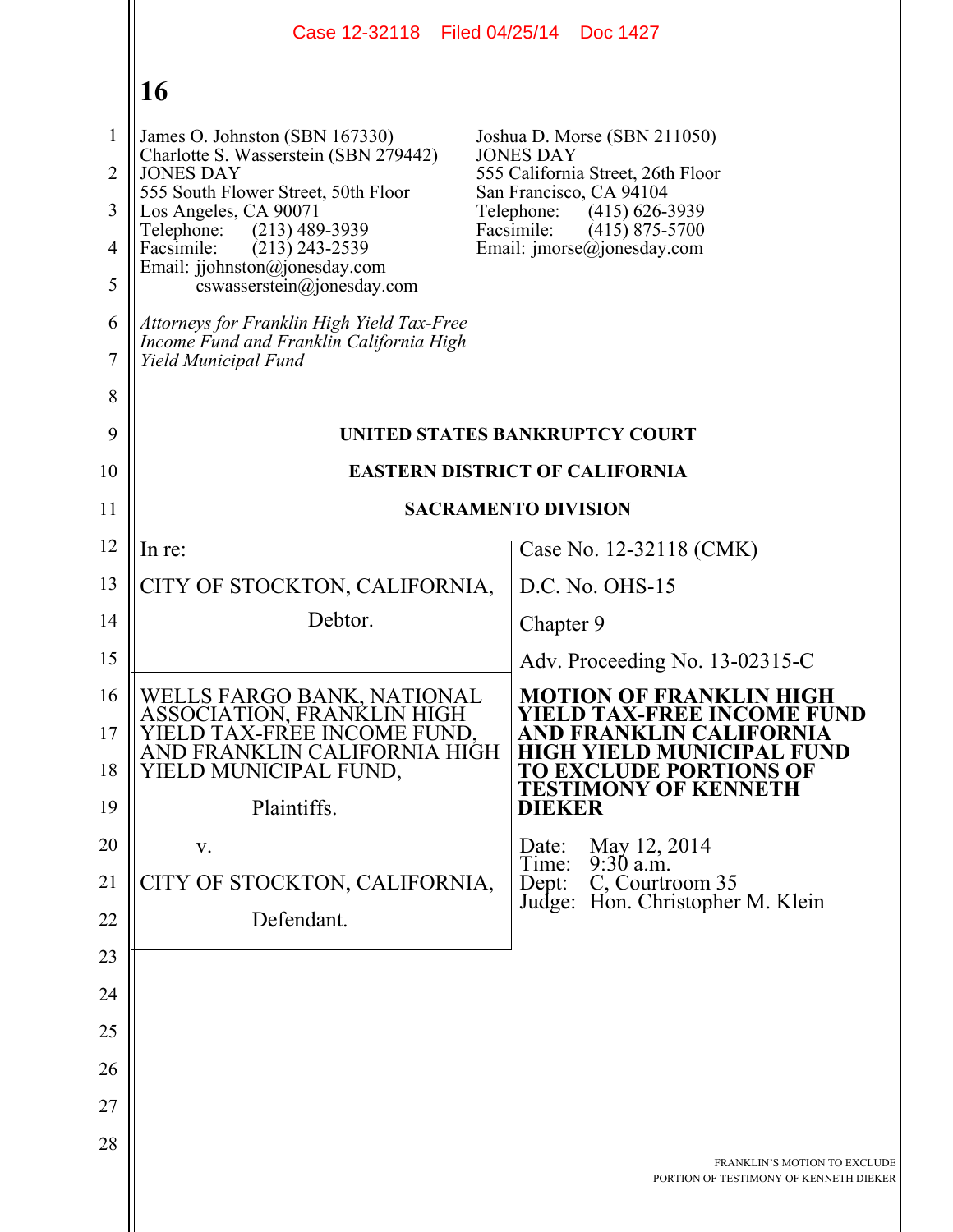|              | Case 12-32118 Filed 04/25/14 Doc 1427                                            |             |
|--------------|----------------------------------------------------------------------------------|-------------|
|              | <b>TABLE OF CONTENTS</b>                                                         | <b>Page</b> |
| $\mathbf{1}$ |                                                                                  |             |
| 2            |                                                                                  |             |
| 3            |                                                                                  |             |
| 4            | 1.                                                                               |             |
| 5            |                                                                                  |             |
| 6            | 2.                                                                               |             |
| 7            | a.                                                                               |             |
| 8            | Mr. Dieker's Analysis OF Other Alleged Risks Is Invalid 10<br>$\mathbf{b}$ .     |             |
| 9            |                                                                                  |             |
| 10           |                                                                                  |             |
| 11           |                                                                                  |             |
| 12           |                                                                                  |             |
| 13           |                                                                                  |             |
| 14           |                                                                                  |             |
| 15<br>16     |                                                                                  |             |
| 17           |                                                                                  |             |
| 18           |                                                                                  |             |
| 19           |                                                                                  |             |
| 20           |                                                                                  |             |
| 21           |                                                                                  |             |
| 22           |                                                                                  |             |
| 23           |                                                                                  |             |
| 24           |                                                                                  |             |
| 25           |                                                                                  |             |
| 26           |                                                                                  |             |
| 27           |                                                                                  |             |
| 28           |                                                                                  |             |
|              | $-i-$<br>FRANKLIN'S MOTION TO EXCLUDE<br>PORTIONS OF TESTIMONY OF KENNETH DIEKER |             |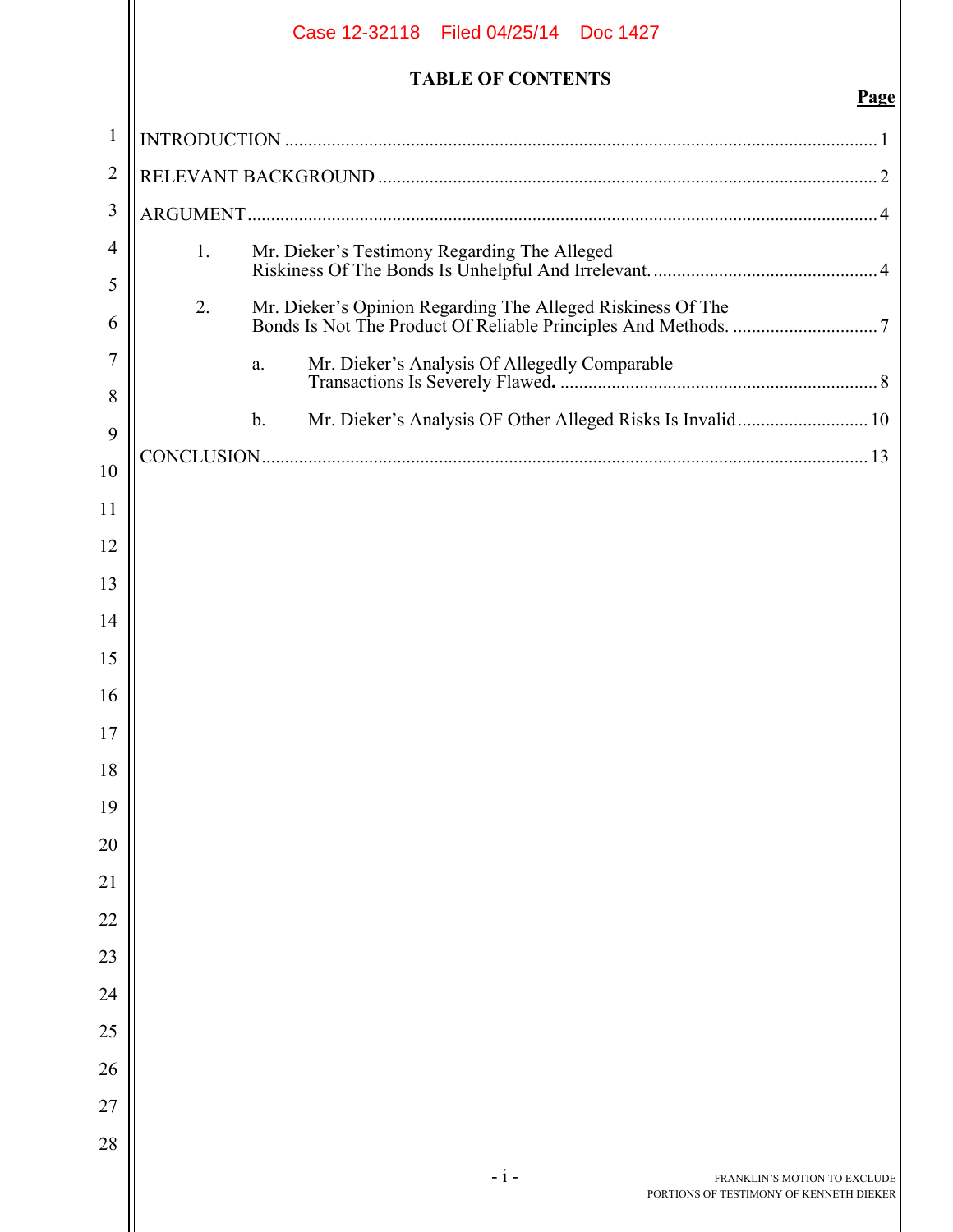# **TABLE OF AUTHORITIES**

| 1              | <b>Cases</b>                                                    |
|----------------|-----------------------------------------------------------------|
| $\overline{2}$ |                                                                 |
| 3              |                                                                 |
| $\overline{4}$ |                                                                 |
| 5              |                                                                 |
| 6              |                                                                 |
| 7              |                                                                 |
| 8              |                                                                 |
| 9              |                                                                 |
| 10             |                                                                 |
| 11             | <b>Statutes and Other Materials</b>                             |
| 12             |                                                                 |
| 13             |                                                                 |
| 14             |                                                                 |
| 15             |                                                                 |
| 16             |                                                                 |
| 17             |                                                                 |
| 18             | Standard & Poor's Ratings Services U.S. Public Finance Defaults |
| 19             |                                                                 |
| 20             |                                                                 |
| 21             |                                                                 |
| 22             |                                                                 |
| 23             |                                                                 |
| 24             |                                                                 |
| 25             |                                                                 |
| 26             |                                                                 |
| 27             |                                                                 |
| 28             |                                                                 |
|                | $-ii -$<br>FRANKLIN'S MOTION TO EXCLUDE                         |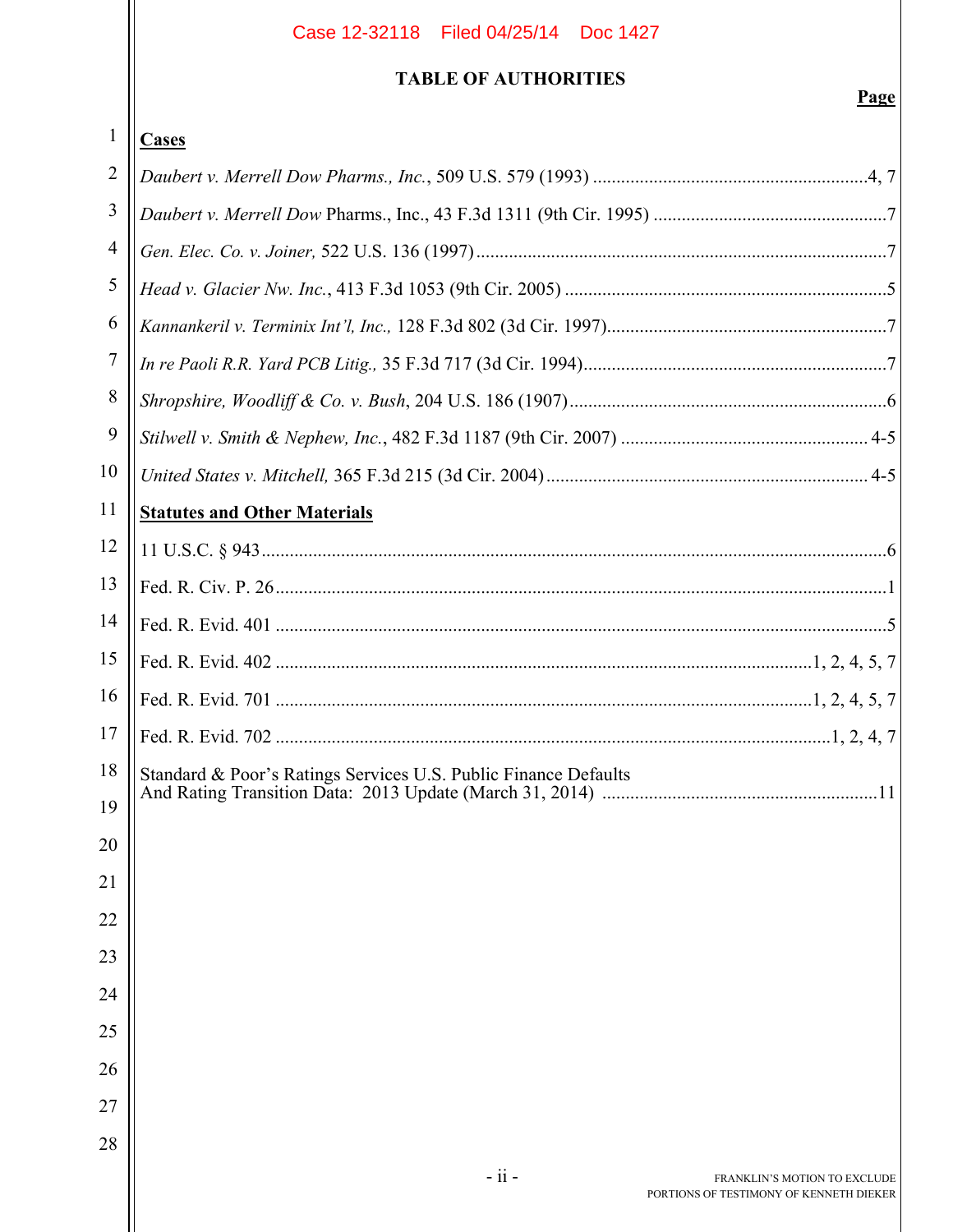1 2 3 4 5 6 7 8 9 10 11 12 13 Pursuant to the Scheduling Order<sup>1</sup> and Rules 402, 701 and 702 of the Federal Rules of Evidence, Franklin High Yield Tax-Free Income Fund and Franklin California High Yield Municipal Fund (collectively, "Franklin") hereby move to exclude portions of testimony of Kenneth Dieker set forth in the *Declaration Of Kenneth Dieker In Support Of City's Supplemental Memorandum Of Law In Support Of Confirmation Of First Amended Plan For The Adjustment Of Debts Of City Of Stockton, California (November 15, 2013)* [Docket Nos. 1322-31 and 1336] (the "Dieker Declaration") and the *Direct Testimony Declaration Of Kenneth Dieker In Support Of Confirmation Of First Amended Plan For The Adjustment Of Debts Of City Of Stockton, California (November 15, 2013)* [Docket Nos. 1369-76 / Adv. Pro. Docket Nos. 64-71] (the "Dieker Direct Testimony"), in each case to the extent such testimony relates to alleged "risks" associated with Franklin's investment in the \$35,080,000 Stockton Public Financing Authority Lease Revenue Bonds, 2009 Series A (Capital Improvement Projects) (the "Bonds"). In support of this Motion, Franklin states as follows:

## **INTRODUCTION**

16 17 18 19 Mr. Dieker served as financial advisor for the City in connection with issuance of the Bonds, and he was part of the team that made the City's "credit rating presentation" to Standard & Poor's ("S&P") that resulted in an "A" rating on the Bonds. Mr. Dieker also has served as financial advisor and interim debt manager for the City since 2011.

20 21 22 The City has identified Mr. Dieker as a "non-retained" expert who will provide alleged expert testimony pursuant Rule  $26(a)(2)(C)$  of the Federal Rules of Civil Procedure. Specifically, Mr. Dieker has opined that the Bonds "represented a risky investment relative to market conditions

23

 $\overline{a}$ 

14

15

24

25

26

27

28

1 The term "Scheduling Order" means the *Order Governing The Disclosure And Use Of Discovery Information And Scheduling Dates Related To The Trial In The Adversary Proceeding And Any Evidentiary Hearing Regarding Confirmation Of Proposed Plan Of Adjustment* [Docket No. 1224 / Adv. Pro. Docket No. 16], as amended by the *Order Modifying Order Governing The Disclosure And Use Of Discovery Information And Scheduling Dates Related To The Trial In The Adversary Proceeding And Any Evidentiary Hearing Regarding Confirmation Of Proposed Plan Of Adjustment* [Docket No. 1242 / Adv. Pro. Docket No. 18]. Capitalized terms not otherwise defined herein shall have the meaning ascribed to such term in the Scheduling Order, or the *Complaint For Declaratory Relief* [Adv. Pro. Docket No. 1] (the "Complaint"), as applicable. Proposed trial exhibits are cited as "Ex.  $\cdot$ "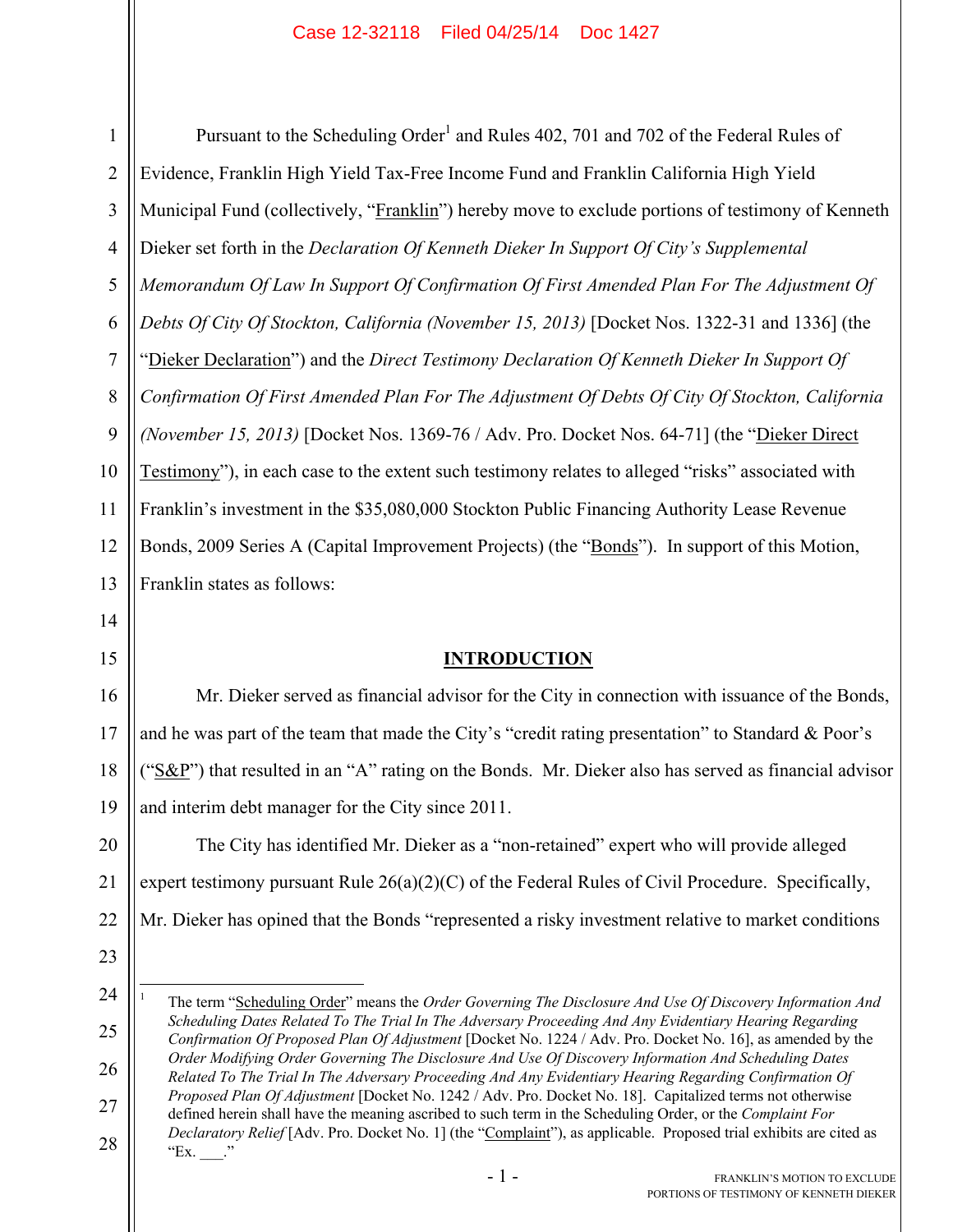1 2 at the time, and [] Franklin was compensated at a higher rate under the [Bonds] as a result of that risk."2

3 4 5 6 7 8 9 10 This testimony is inadmissible expert testimony under Rule 702 of the Federal Rules of Evidence because it offers opinions and seeks to establish facts that are wholly irrelevant to any issue to be decided and therefore is unhelpful to the Court, and because it is not based on any reliable or sound methodology. Similarly, notwithstanding its prior disclosures, should the City take the position that the testimony is offered in Mr. Dieker's capacity as a percipient witness rather than an expert, the testimony is irrelevant evidence inadmissible under Rule 402 of the Federal Rules of Evidence and is unhelpful opinion testimony of a lay witness inadmissible under Rule 701 of the Federal Rules of Evidence.

12 13 As contemplated by the Scheduling Order, Franklin will submit objections to the Dieker Direct Testimony on or before April 25, 2014. Those objections supplement the issues raised by this Motion.

## **RELEVANT BACKGROUND**

16 17 18 19 20 21 When the City disclosed its initial slate of witnesses on January 31, 2014, it identified Mr. Dieker as one of its "expert" witnesses, indicating that the City "expected [Mr. Dieker] to address municipal debt financing [issues]."<sup>3</sup> However, because Mr. Dieker was "not being retained especially to provide expert testimony," the City took the position that Mr. Dieker "will provide expert testimony under Federal Rule of Civil Procedure 26(a)(2)(C) and will not prepare [a] written report[]."4 On February 20, 2014, the City served Franklin with the *City Of Stockton, California's* 

11

14

15

22

<sup>24</sup> 25 26  $\frac{1}{2}$  *See* Rule 26(a)(C) disclosure, dated March 18, 2014, at 3. The City amended its Rule 26(a)(2)(C) disclosure on February 22, February 27, and March 18. A copy of the March 18 version is attached to the accompanying *Declaration Of Joshua D. Morse In Support Of Motion Of Franklin High Yield Tax-Free Income Fund and Franklin California High Yield Municipal Fund To Exclude Portions Of Testimony Of Kenneth Dieker* (the "Morse Decl.") as Exhibit A.

<sup>27</sup> 3 *See* correspondence from P. Bocash, dated January 31, 2014, at 3, a copy of which is attached to the Morse Decl. as Exhibit B.

<sup>28</sup> 4 *Id*. at 4.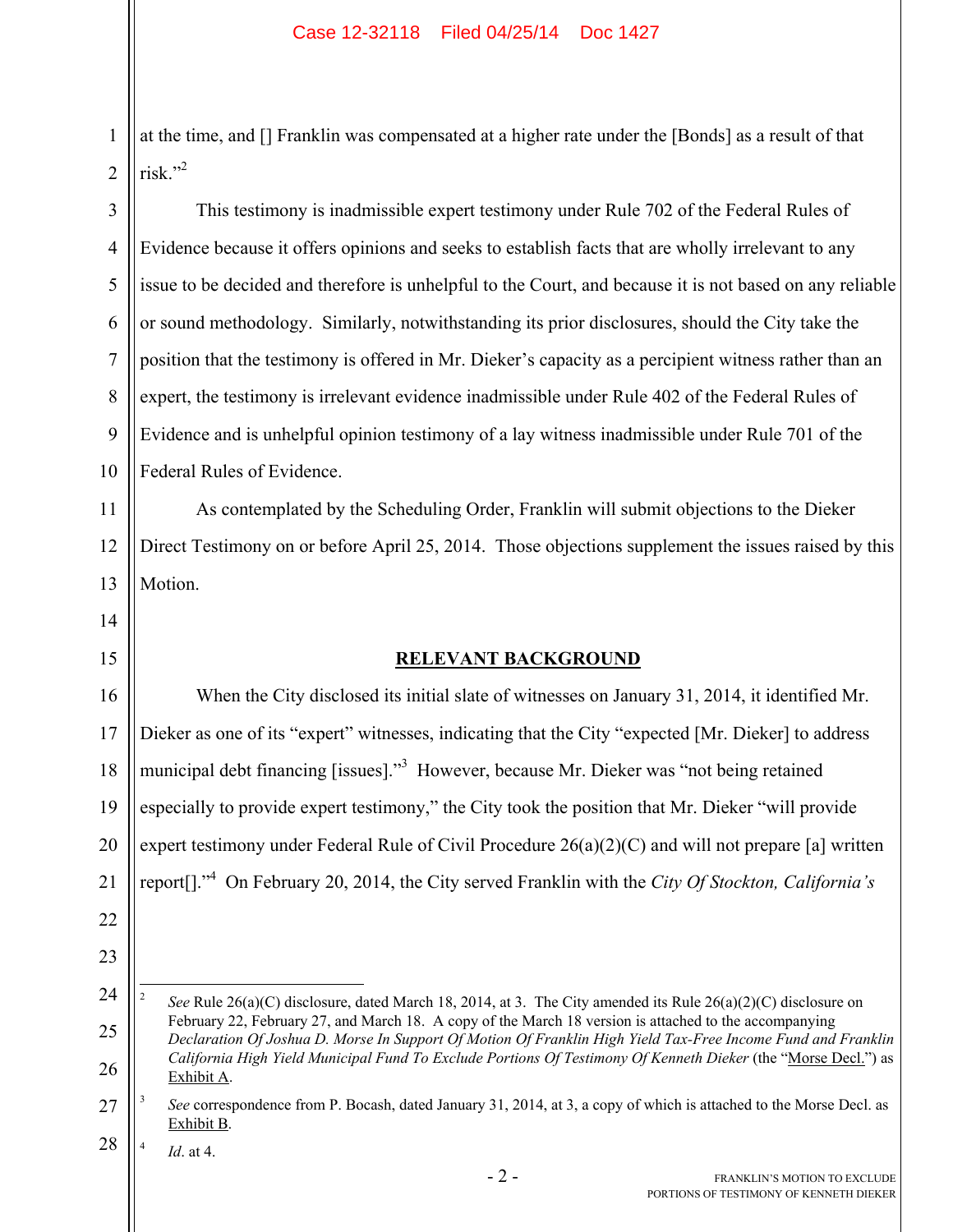|                                                                                                                          | Case 12-32118 Filed 04/25/14 Doc 1427                                                                                                                                                                                                                                                                                                                                                                                                                                                                                                                                                                                                                                                                                                                                                                                                                                                                                                                                                                                                                                                                                                                                                                                                                                                                                                                                                                                                                                                                                                                                                                                                                                                                                                                                                                                |
|--------------------------------------------------------------------------------------------------------------------------|----------------------------------------------------------------------------------------------------------------------------------------------------------------------------------------------------------------------------------------------------------------------------------------------------------------------------------------------------------------------------------------------------------------------------------------------------------------------------------------------------------------------------------------------------------------------------------------------------------------------------------------------------------------------------------------------------------------------------------------------------------------------------------------------------------------------------------------------------------------------------------------------------------------------------------------------------------------------------------------------------------------------------------------------------------------------------------------------------------------------------------------------------------------------------------------------------------------------------------------------------------------------------------------------------------------------------------------------------------------------------------------------------------------------------------------------------------------------------------------------------------------------------------------------------------------------------------------------------------------------------------------------------------------------------------------------------------------------------------------------------------------------------------------------------------------------|
| $\mathbf{1}$<br>$\overline{2}$<br>3<br>$\overline{4}$<br>5<br>6<br>7<br>8<br>9<br>10<br>11<br>12<br>13<br>14<br>15<br>16 | Disclosure Of Non-Retained Expert Testimony Pursuant To Federal Rule Of Civil<br><i>Procedure 26(a)(2)(C)</i> , <sup>5</sup> which stated as follows:<br>Based on his 23 years of experience in this field (as of 2009) and his<br>involvement as the City's Financial Advisor in the negotiation of the 2009<br>Agreement, Mr. Dieker may testify regarding how the 2009 Agreement<br>compared to the City's other existing bond issuances and to bond<br>transactions of other issuers being offered at the time. Specifically, Mr.<br>Dieker will testify that the 2009 Agreement represented a risky investment<br>relative to market conditions at the time, and that Franklin was<br>compensated at a higher rate under the 2009 Agreement as a result of that<br>risk. Mr. Dieker's testimony will be based on the history of the City's<br>bond issuances, its negotiations with Franklin and others involving what<br>became the 2009 Agreement, and the market conditions under which the<br>City and Franklin entered into the 2009 Agreement. <sup>6</sup><br>On March 31, 2014, the City filed the Dieker Declaration along with the City's Supplemental<br>Memorandum Of Law In Support Of Confirmation Of First Amended Plan For The Adjustment Of<br>Debts Of City Of Stockton, California (November 15, 2013) [Docket No. 1309] (the "Brief").<br>Thereafter, on April 21, 2014, the City filed the Dieker Direct Testimony, which is materially<br>identical to the Dieker Declaration.<br>Apparently, the City intends to use Mr. Dieker's testimony to argue that the Bonds were a<br>"risky" investment and that, as a result, Franklin should have expected nothing more than the sub-<br>1% recovery that the City seeks to cram down on Franklin through the Plan. The City asserts that, as |
| 17<br>18<br>19<br>20<br>21<br>22<br>23<br>24                                                                             | a result of Franklin's "assumption of the risk," the treatment proposed under the Plan represents a<br>reasonable effort under the circumstances to repay the debt it owes to Franklin. <sup>7</sup><br>Mr. Dieker's "expert" testimony regarding the alleged "riskiness" consumes five pages of<br>each of the Dieker Declaration and the Dieker Direct Testimony. <sup>8</sup> It includes Mr. Dieker's<br>recollection of the alleged weakness of the municipal bond market in 2008 and 2009 and the<br>unsuccessful marketing in February 2009 of a proposed transaction that was substantially similar to<br>the transaction underlying the Bonds that eventually was consummated in September 2009. <sup>9</sup> Mr.                                                                                                                                                                                                                                                                                                                                                                                                                                                                                                                                                                                                                                                                                                                                                                                                                                                                                                                                                                                                                                                                                           |
| 25<br>26<br>27<br>28                                                                                                     | 5<br>See generally Rule $26(a)(C)$ disclosure.<br>6<br>Rule $26(a)(C)$ disclosure at 3.<br>See Brief at 26.<br>8<br>Dieker Declaration ¶ 5-17; Dieker Direct Testimony ¶ 5-17.<br>9<br>Dieker Declaration ¶ 6-10; Dieker Direct Testimony ¶ 6-10.                                                                                                                                                                                                                                                                                                                                                                                                                                                                                                                                                                                                                                                                                                                                                                                                                                                                                                                                                                                                                                                                                                                                                                                                                                                                                                                                                                                                                                                                                                                                                                    |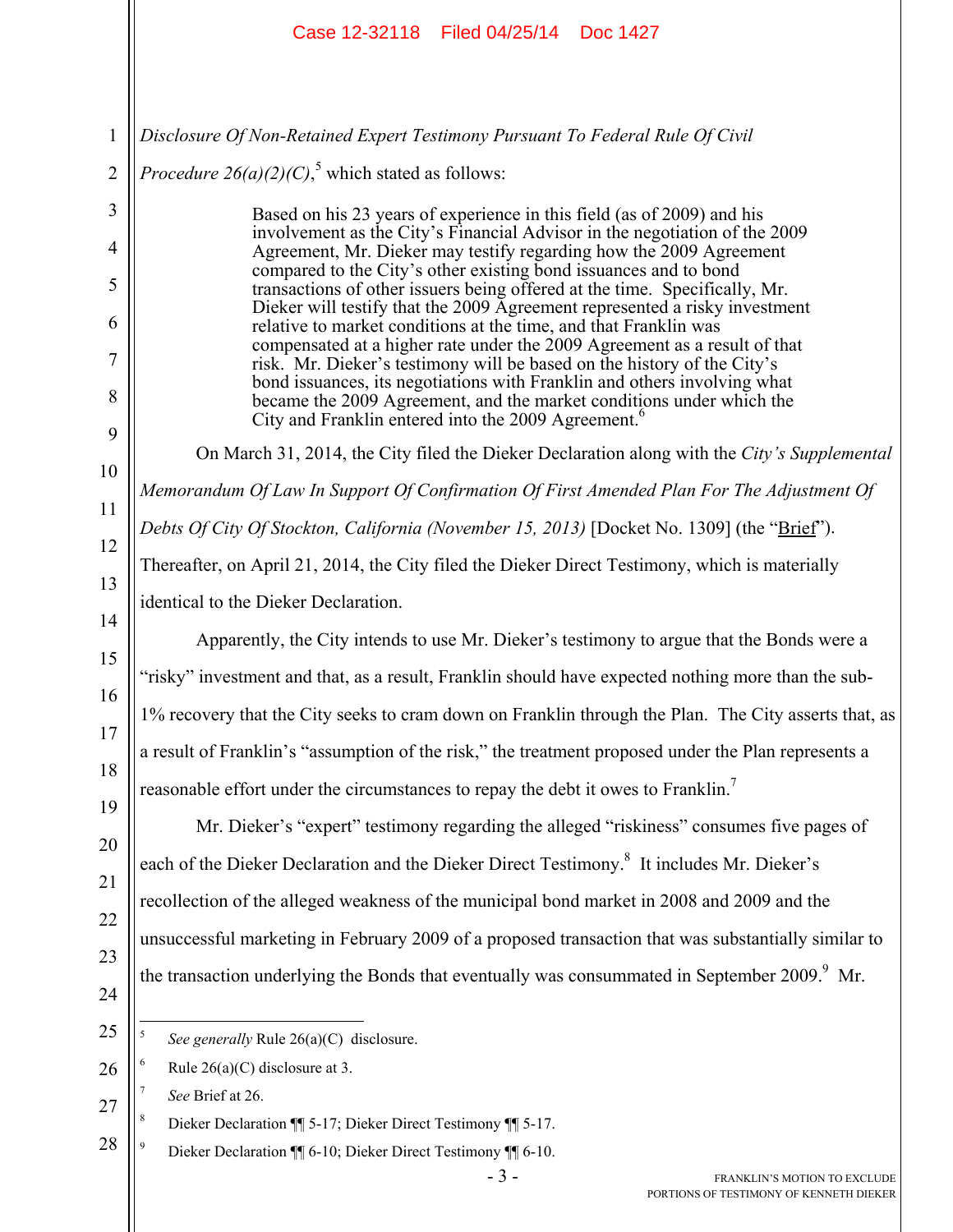Dieker also describes the "pre-pricing book" that he "prepared for the August 2009 sale [of the Bonds]," and attempts to compare the pricing of the Bonds to other, admittedly-dissimilar transactions that may or may not have priced at around the same time as the Bonds<sup>10</sup> (although Mr. Dieker did not know whether they actually did).<sup>11</sup> Ultimately, Mr. Dieker opines that "Franklin saw an investment opportunity where other buyers were wary, and in that exchange, Franklin could obtain higher yields than comparable issues priced around the same time."<sup>12</sup>

### **ARGUMENT**

Rule 702 of the Federal Rules of Evidence authorizes expert testimony that "will help the trier of fact to understand the evidence or to determine a fact in issue," but only if the testimony is "based on sufficient facts or data" and "is the product of reliable principles and methods," and only if "the expert has reliably applied the principles and methods to the facts of the case." Fed. R. Evid. 702. Rule 701 in turn prohibits a lay witness from providing opinion testimony unless it is "(a) rationally based on the witnesses's perception; (b) helpful to clearly understanding the witness's testimony or to determining a fact in issue; and (c) not based on scientific, technical, or other specialized knowledge within the scope of Rule 702." Fed. R. Evid. 701. Finally, Rule 402 provides that "[i]rrevelant evidence is not admissible." Fed. R. Evid. 402.

As shown below, Mr. Dieker's testimony regarding the alleged riskiness of the Bonds is inadmissible because it is not relevant to any issue in these proceedings and therefore is unhelpful to the Court, and because his opinion is not the product of reliable principles and methods in any event.

- 21
- 

#### **1. Mr. Dieker's Testimony Regarding The Alleged Riskiness Of The Bonds Is Unhelpful And Irrelevant.**

As "gatekeeper," the Court must ensure that expert testimony "rests on a reliable foundation and is relevant to the task at hand." *Daubert v. Merrell Dow Pharms., Inc.*, 509 U.S. 579, 597 (1993). Rule 702 thus embodies "the twin concerns of 'reliability' . . . and 'helpfulness.'" *Stilwell v.* 

28 <sup>12</sup> Dieker Declaration ¶ 17; Dieker Direct Testimony ¶ 17.

<sup>26</sup>  $10^{\circ}$ 10 Dieker Declaration ¶¶ 11-16; Dieker Direct Testimony ¶¶ 11-16.

<sup>27</sup> <sup>11</sup> Transcript of Deposition of Kenneth Dieker ("Dieker Tr.") 131:7-138:12. Relevant passages of the Dieker Tr. are attached to the Morse Decl. as Exhibit C.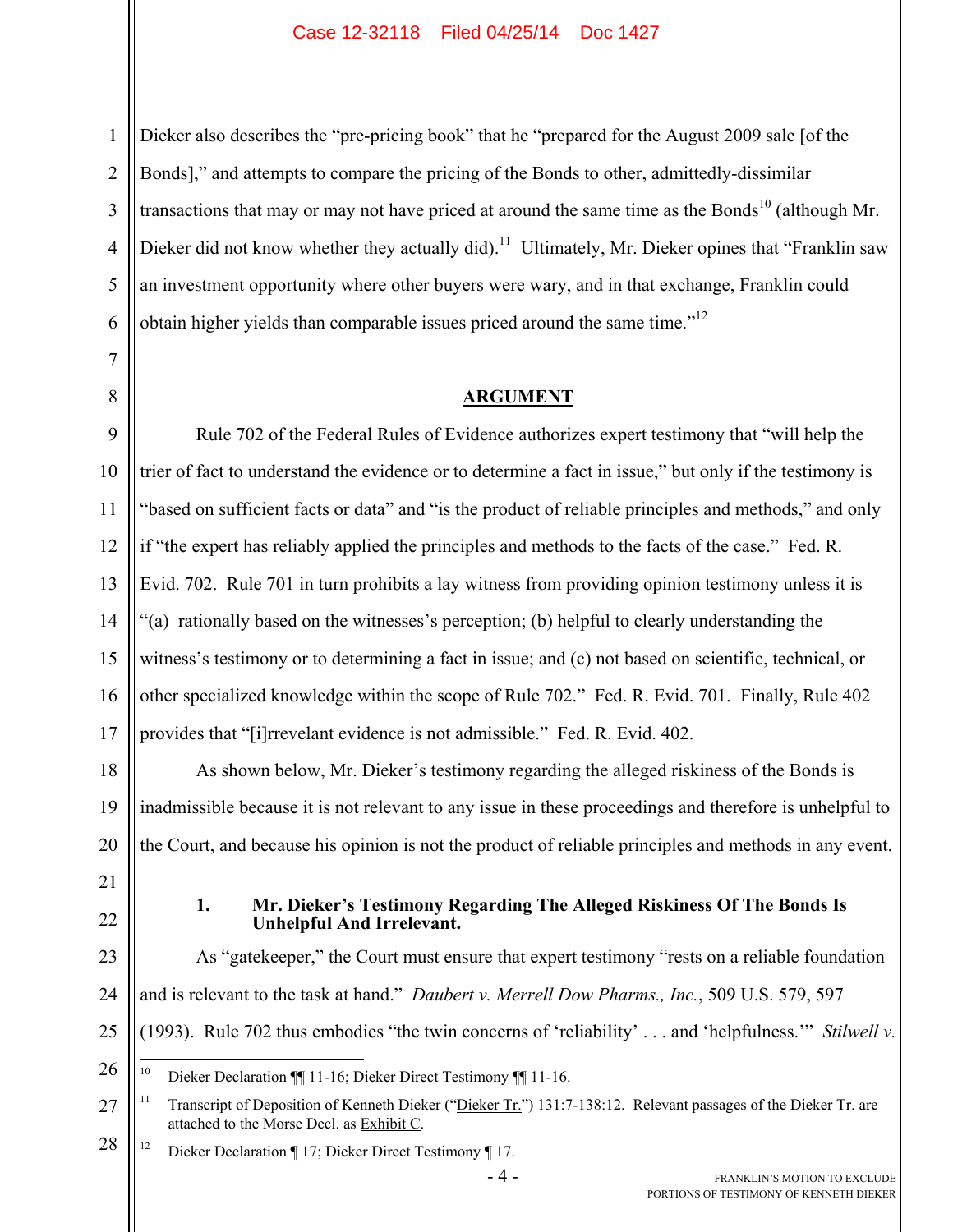1

2

3

4

5 *Smith & Nephew, Inc.*, 482 F.3d 1187, 1192 (9th Cir. 2007) (quoting *United States v. Mitchell*, 365 F.3d 215, 234 (3d Cir. 2004)). Among other things, expert testimony must be helpful in assisting the trier of fact to determine an issue to be adjudicated. "Expert testimony which does not relate to any issue in the case is not relevant, and ergo, non-helpful." *Id.* (citations omitted). Irrelevant testimony is *de facto* non-helpful and must be excluded. *Id.*

6 7 8 9 10 11 12 13 14 15 16 17 18 19 Rules 701 and 402 continue this theme of relevance. Under Rule 701, opinion testimony of a lay witness is inadmissible where not "helpful to clearly understanding the witness's testimony or to determining a fact in issue." Fed. R. Evid. 701(b). *See Head v. Glacier Nw. Inc.*, 413 F.3d 1053, 1162-63 (9th Cir. 2005) ("A lay witness may give opinions that are: '(a) rationally based on the perception of the witness, [and] (b) helpful to a clear understanding of the witness'[s] testimony or the determination of a fact in issue.' . . . Assuming arguendo that the witness had personal knowledge about whether getting the loader stuck was likely to have resulted from equipment abuse, it is unclear how the witness's opinion about that would have been helpful to the jury in this case. . . . Accordingly, we conclude that the district judge properly sustained the objection to the question because an answer would not have been helpful to 'the determination of a fact in issue.'") (quoting Fed. R. Evid. 701). Rule 402 similarly sets forth an absolute prohibition against admission of irrelevant evidence. Fed. R. Evid. 402. The rules define relevant evidence as that which "has any tendency to make a fact more or less probable than it would be without the evidence" where "the fact is of consequence in determining the action." Fed. R. Evid. 401.

20 21 22 23 24 25 26 27 28 Here, there are two separate but related proceedings now before the Court – Franklin's adversary proceeding and the contested matter regarding confirmation of the Plan. In the adversary proceeding, Counts 2, 3, and 4 remain to be adjudicated. In those Counts, Franklin seeks in part (a) a declaration that the agreements relating to the Bonds give rise to an allowed claim secured by a valid, perfected and enforceable security interest in and lien upon certain property (Counts 2 and 3), and (b) a determination of the value of the collateral that secures that claim (Count 4). The alleged "risk" of Franklin's investment in the Bonds is not relevant to any aspect of those Counts, and is not implicated by any defense raised by the City in its Answer. Accordingly, Mr. Dieker's opinion about the alleged "risks" associated with the Bonds – whether offered in Mr. Dieker's capacity as an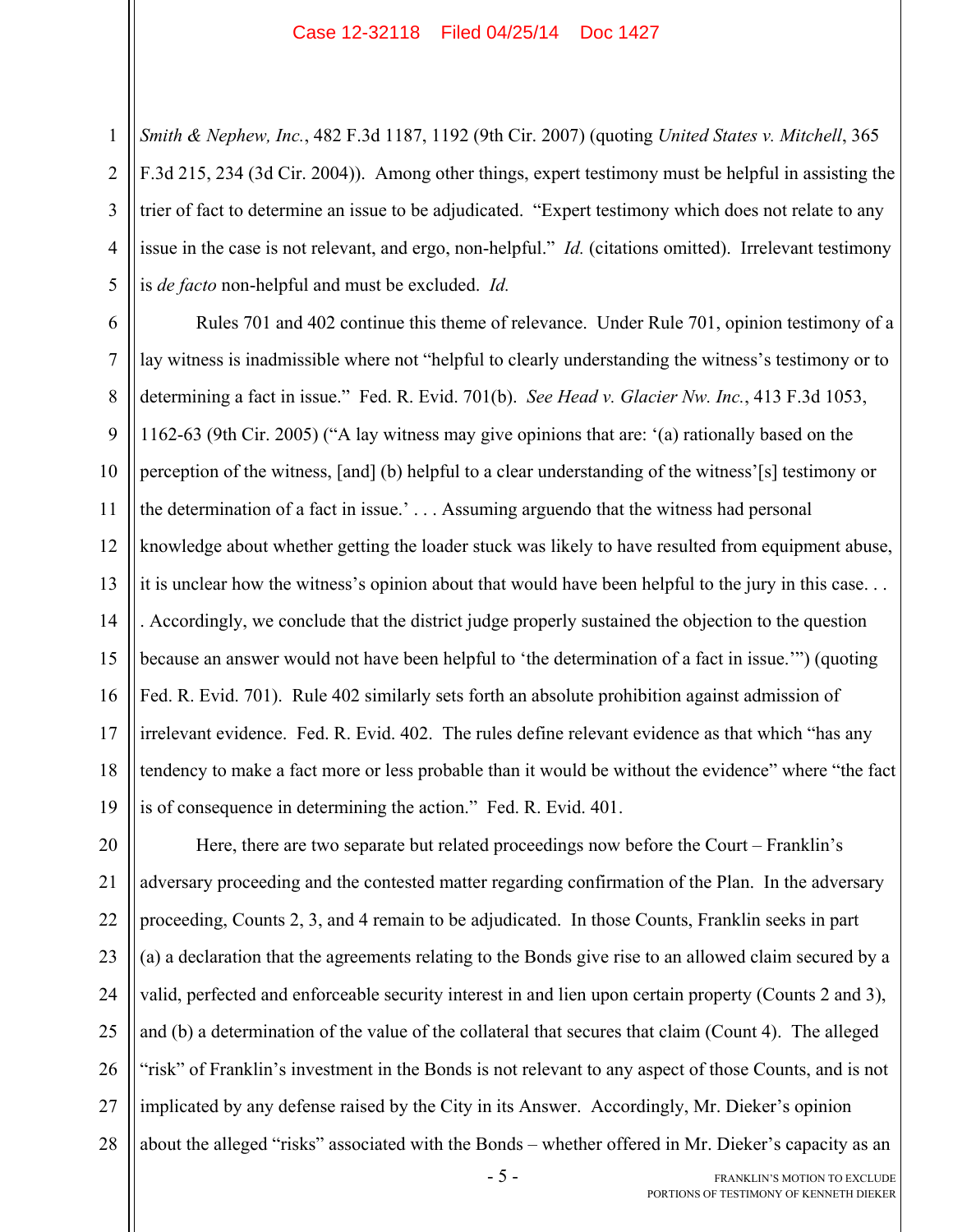"expert" or a percipient witness – is irrelevant to any issue to be decided in the adversary proceeding and is inadmissible.

2 3

1

4

5

6

7

8

9

10

Regarding the Plan, the City seeks confirmation pursuant to section 943 of the Bankruptcy Code. Franklin has objected to confirmation, among other things, on the grounds that the Plan (a) is not in the best interest of creditors; (b) improperly classifies, disparately treats and unfairly discriminates against Franklin's claim; and (c) was not proposed in good faith. Mr. Dieker's opinion regarding the riskiness of the Bonds is similarly irrelevant to any of Franklin's objections – it does not relate to whether the Plan is in the best interest of creditors, whether the Plan properly classifies and treats Franklin's claim, or whether the Plan was proposed in good faith. Indeed, the testimony is utterly irrelevant to any issue relating to the Plan.

11 12 13 14 15 16 17 18 19 The City nevertheless advances Mr. Dieker's opinion that that the Bonds "represented a risky investment relative to market conditions at the time, and that Franklin was compensated at a higher rate under the [Bonds] as a result of that risk."<sup>13</sup> The City, however, has never connected that opinion to any issue of fact or law in connection with the Plan, and the City has not cited, nor is Franklin aware of, any authority linking the alleged riskiness of an investment to a determination of the legal rights associated with enforcement of that investment. Indeed, more than a century of authority establishes that "[t]he priority is attached to the debt and not to the person of the creditor; to the claim and not to the claimant." *Shropshire, Woodliff & Co. v. Bush*, 204 U.S. 186, 189 (1907). Elsewhere, the City has conceded "that plans classify and treat 'claims' and not 'creditors."<sup>14</sup>

20 21 22 23 24 25 26 The question of how great of a risk the Bonds may have presented to Franklin in September 2009, and how much Franklin was "compensated" for that alleged risk, thus is not relevant to this Court's consideration of whether the Plan should be confirmed. The Court ultimately will determine confirmation in light of the specific terms of the Plan proposed by the City and the factual evidence developed at trial. Mr. Dieker's opinion regarding the putative riskiness of the Bonds cannot assist the Court in determining whether the Plan should be confirmed and is otherwise irrelevant to any other issue that possibly may come up in connection with the confirmation hearing.

27

28

13 13 Rule 26(a)(C) disclosure at 3; *see also* Dieker Declaration ¶¶ 5, 11, 16-17; Dieker Direct Testimony ¶¶ 5, 11, 16-17.  $14$  Brief at 8.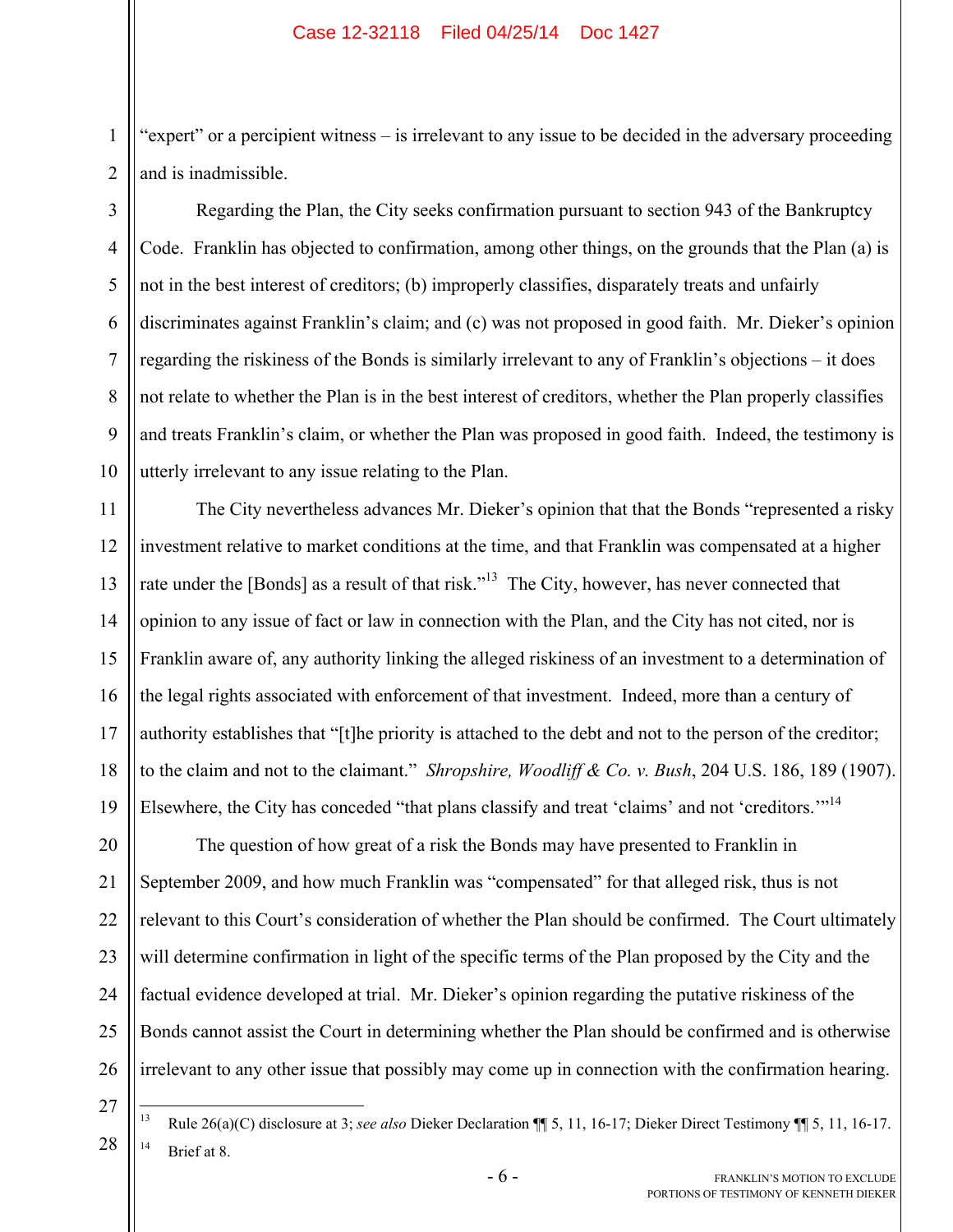Accordingly, the testimony of Mr. Dieker set forth in paragraphs 5 through 17 of the Dieker Declaration and paragraphs 5 through 17 of the Dieker Direct Testimony is inadmissible should be excluded because it fails to meet the "helpfulness" standard of Rules 701 and 702 of the Federal Rules of Evidence and because it is irrelevant and inadmissible pursuant to Rule 402 of the Federal Rules of Evidence.

6 7

1

2

3

4

5

## **2. Mr. Dieker's Opinion Regarding The Alleged Riskiness Of The Bonds Is Not The Product Of Reliable Principles And Methods.**

8 9 10 11 12 13 14 15 16 17 A qualified expert witness may offer an opinion where "based on sufficient facts or data" and resulting from the "product of reliable principles and methods" that have been "reliably applied ... to the facts of the case." Fed. R. Evid. 702. Before accepting expert testimony, the Court "must ensure that any and all [such] testimony or evidence admitted is not only relevant, but reliable." *Daubert,* 509 U.S. at 589. Ultimately, "the test under *Daubert* is not the correctness of the expert's conclusions but the soundness of his methodology." *Daubert v. Merrell Dow Pharms., Inc*., 43 F.3d 1311, 1318 (9th Cir. 1995); *see, e.g.*, *Kannankeril v. Terminix Int'l, Inc.,* 128 F.3d 802, 806 (3d Cir. 1997) ("In order for the expert testimony to be 'reliable,' we have required that the testimony be based on the 'methods and procedures of science,' rather than on 'subjective belief or unsupported speculation.'") (quoting *In re Paoli R.R. Yard PCB Litig.,* 35 F.3d 717, 744 (3d Cir. 1994)).

18 19 20 21 22 Accordingly, an expert opinion is inadmissible if it "is connected to existing data only by the *ipse dixit* of the expert," or where there is "simply too great an analytical gap between the data and the opinion proffered." *Gen. Elec. Co. v. Joiner,* 522 U.S. 136, 146 (1997); *accord* Fed. R. Evid. 702 advisory committee's note (2000 amendments) ("The trial court's gatekeeping function requires more than simply 'taking the expert's word for it.'") (quoting *Daubert,* 43 F.3d at 1319).

23 24 25 26 27 Even if the Court concludes that Mr. Dieker's opinion regarding the alleged riskiness of the Bonds might be relevant and helpful, Mr. Dieker's testimony must still be excluded because it is not based on any reliable or sound methodology. Specifically, Mr. Dieker's comparison of the pricing of the Bonds to the alleged pricing of other "comparable" securities is patently invalid, and Mr. Dieker's assessment of other "risks" associated with the Bonds is demonstrably false.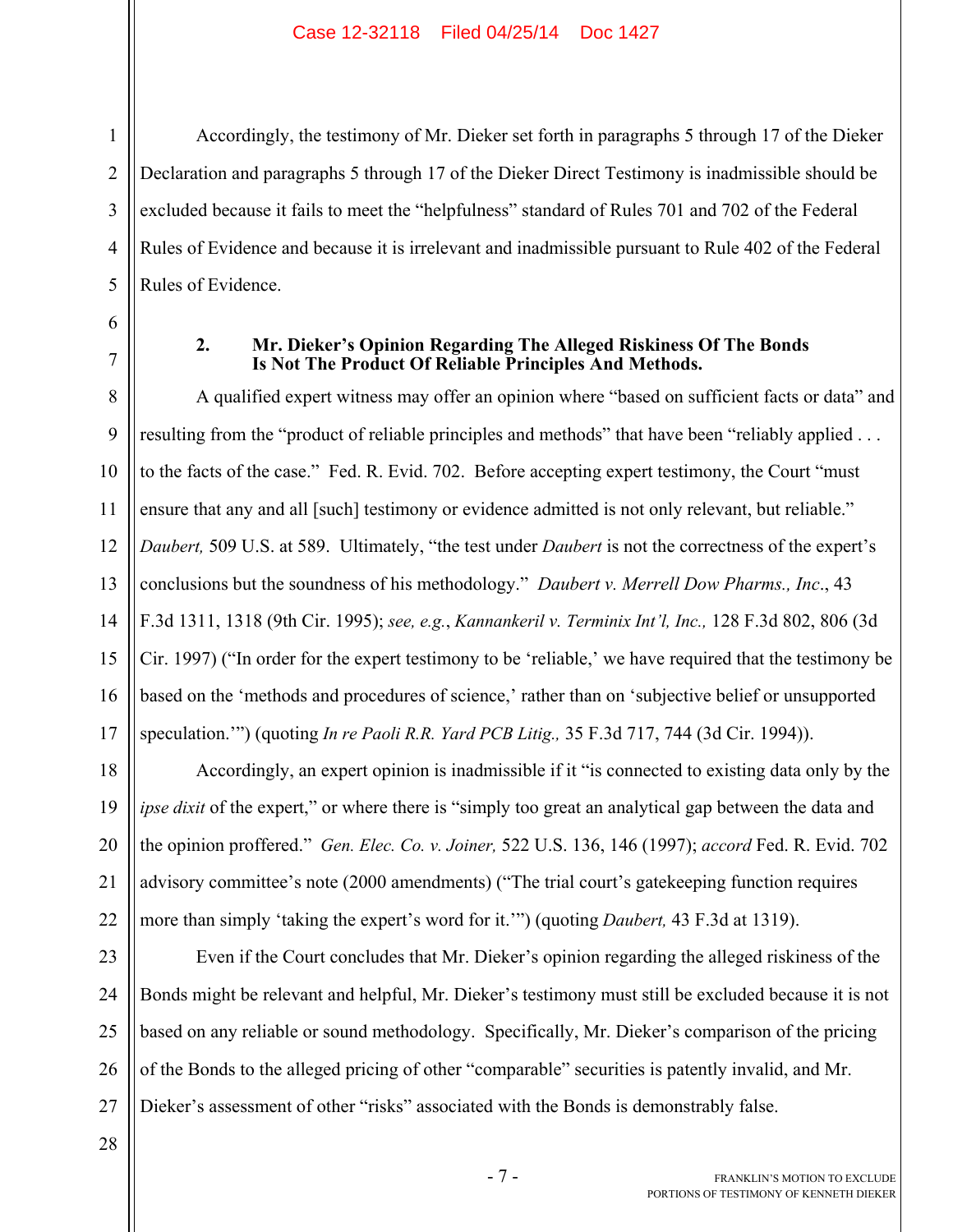1

## **a. Mr. Dieker's Analysis Of Allegedly Comparable Transactions Is Severely Flawed.**

2 3 4 5 6 7 8 9 10 11 12 To start, Mr. Dieker claims that the Bonds, "compared to the City's other existing bond issuances and to bond transactions of other issuers being offered at the time, were sold to Franklin at higher yields and with a term bond structure that clearly compensated Franklin for their [sic] risky investment."<sup>15</sup> The entire stated basis for this opinion is the "pre-pricing book" attached as Exhibit G to the Dieker Direct Testimony, which consists of a chart of "Bond Buyer and Treasury Yields (One Year)," three articles discussing the market for municipal bonds, information regarding U.S. Treasury rates from August 19, 2009, a chart summarizing the cost of issuance of the Bonds and four pages listing seven allegedly comparable bond transactions. At deposition, however, Mr. Dieker conceded that none of those materials are relevant to or support his opinion other than the final four pages of the document, which consist of a listing of the coupon and yield to maturity of the seven allegedly comparable transactions.<sup>16</sup>

13 14 15 16 17 According to Mr. Dieker, those seven transactions prove that the Bonds were a riskier investment than "bond transactions of other issues being offered at the time" because interest rate spreads for the seven "comps" were narrower than for the Bonds. Mr. Dieker thus concludes that, as a consequence, Franklin was compensated through a higher yield in connection with issuance of the Bonds. Mr. Dieker's conclusion is demonstrably false and therefore entirely unreliable and suspect.

18 19 20 21 22 23 24 To start, Mr. Dieker admits that "this is not an exact science and the municipal market is not as efficient as pricing on US treasuries and stocks."<sup>17</sup> Mr. Dieker's own data confirm this, as it demonstrates that higher-rated (and presumably less "risky") bonds can have larger spreads than lower-rated (and presumably more "risky") bonds. For example, Mr. Dieker's data show the A-rated Lancaster Redevelopment Agency tax allocation bonds to have spreads of +196 in 2029 and +207 in 2038, while the more "risky" BBB-rated San Francisco Redevelopment Financing Authority tax allocation bonds are shown to have smaller spreads of  $+187$  in 2029 and  $+180$  in 2038.<sup>18</sup> This holds

 $15$ 15 Dieker Declaration at ¶ 11; Dieker Direct Testimony ¶ 11.

<sup>26</sup> 27 <sup>16</sup> Indeed, Mr. Dieker confirmed that the remainder of the information contained in the "pre-pricing book" did not inform his opinion at all. Dieker Tr. at 126:2-128:5.

<sup>&</sup>lt;sup>17</sup> Dieker Declaration at  $\P$  15; Dieker Direct Testimony  $\P$  15.

<sup>28</sup> <sup>18</sup> Dieker Ex. G at CTY207790, a copy of which is attached to the Morse Decl. as Exhibit D.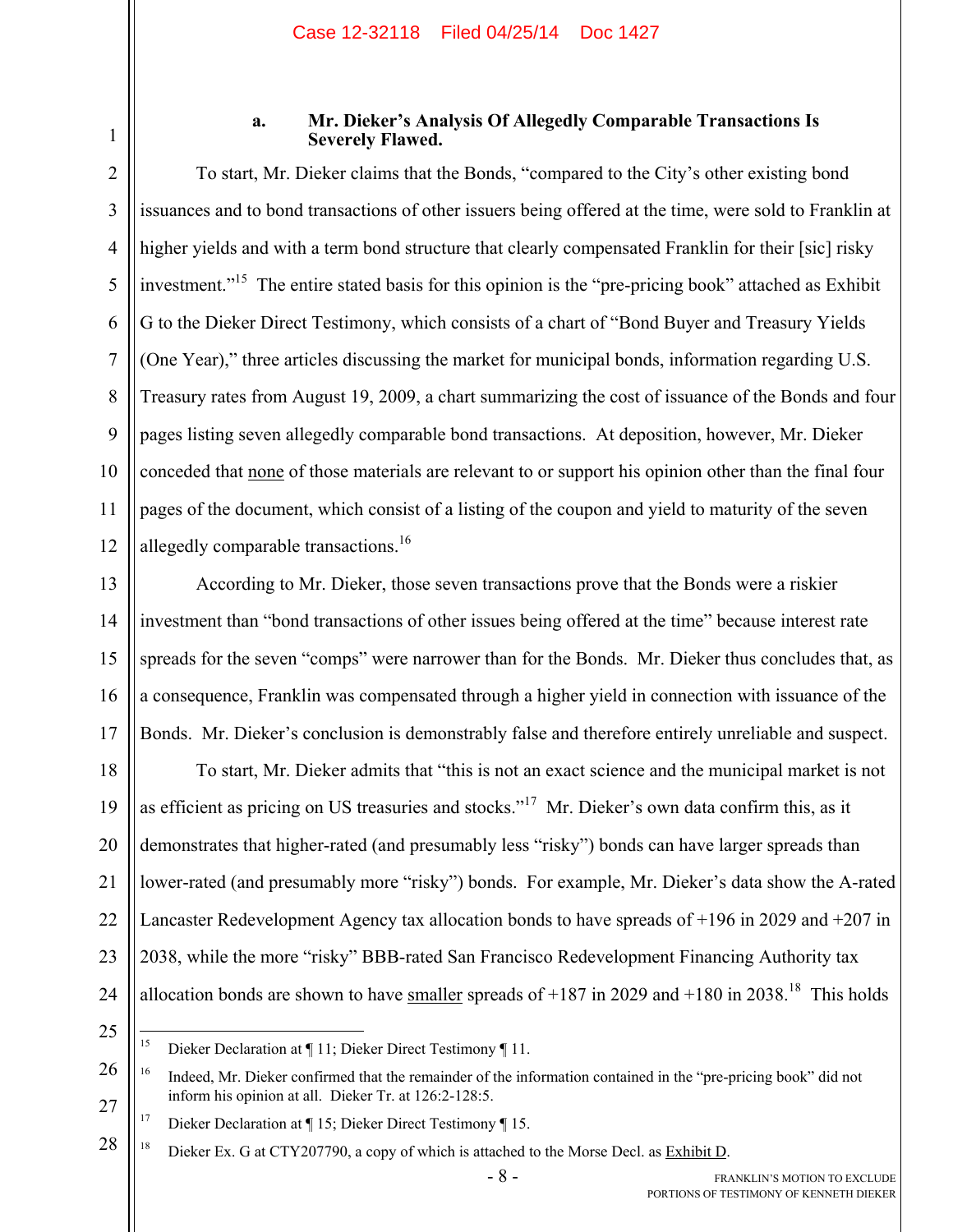1 2 true across the data set. The "risky" BBB-rated bonds appear to have smaller spreads at comparable periods than all of the "safer" A-rated bonds apparently considered by Mr. Dieker.<sup>19</sup>

3 4 5 6 7 8 9 10 11 12 Moreover, none of seven allegedly "comparable" transactions were structured as "lease revenue" bonds like the Bonds. Six of the seven "comps" were "tax allocation" bonds with an entirely different structure and entirely different collateral. Mr. Dieker admitted that the alleged difference in interest rate spreads between those "comps" and the Bonds could be attributed to the difference in collateral and structure.<sup>20</sup> One of those six tax allocation bond transactions also had a higher rating (AA-) than the Bonds, which Mr. Dieker admitted also was likely to explain the difference in interest rate spreads in comparison to the Bonds.<sup>21</sup> The seventh alleged "comp" had a different structure (general obligation), was higher rated (AA-), and involved and was a credit of a vastly larger municipality than the City (the City of Oakland). Ultimately, Mr. Dieker had no choice but to concede that this was not a legitimate comparison to the Bonds.<sup>22</sup>

13 14 15 16 17 Additionally, the allegedly comparable transactions cited by Mr. Dieker relate to transactions that had not been priced or closed at the time that Mr. Dieker prepared his "pre-pricing book," and the "pre-pricing book" provided no information regarding actual pricing of those bonds.<sup>23</sup> Incredibly, Mr. Dieker did not know whether any of the allegedly comparable transaction had even closed or were priced at the levels set forth in his "book."<sup>24</sup>

18 19 20 21 22 Finally, Mr. Dieker's underlying premise – that the allegedly comparable transactions had lower spreads and therefore were perceived as less risky – is simply false. Some of the alleged "comps" have shorter maturities and others have call provisions that effectively shorten their maturity. Mr. Dieker's own data shows that, when comparing the yields and spreads of the Bonds using those shorter maturity and call dates, the Bonds were priced nearly identically to the alleged

- 23 24  $19$ 19 Only the higher rated Paso Robles Redevelopment Agency tax allocation bonds (rated AA-) and the Oakland General Obligation Bonds (rated AA-) have smaller spreads.
	- 20 Dieker Tr. 131:7-138:12.

23 *Id*.

28 <sup>24</sup> Dieker Tr. at  $128.6 - 139.10$ .

<sup>25</sup> <sup>21</sup> Dieker Tr. 136:6-22 (regarding Paso Robles Redevelopment Agency tax allocation bonds).

<sup>26</sup> 27 <sup>22</sup> Dieker Tr. at 138:24-139:2 ("O: So what conclusion do you draw comparing Oakland general obligation bonds to the Stockton lease revenue bonds? A: This is not a great comp.").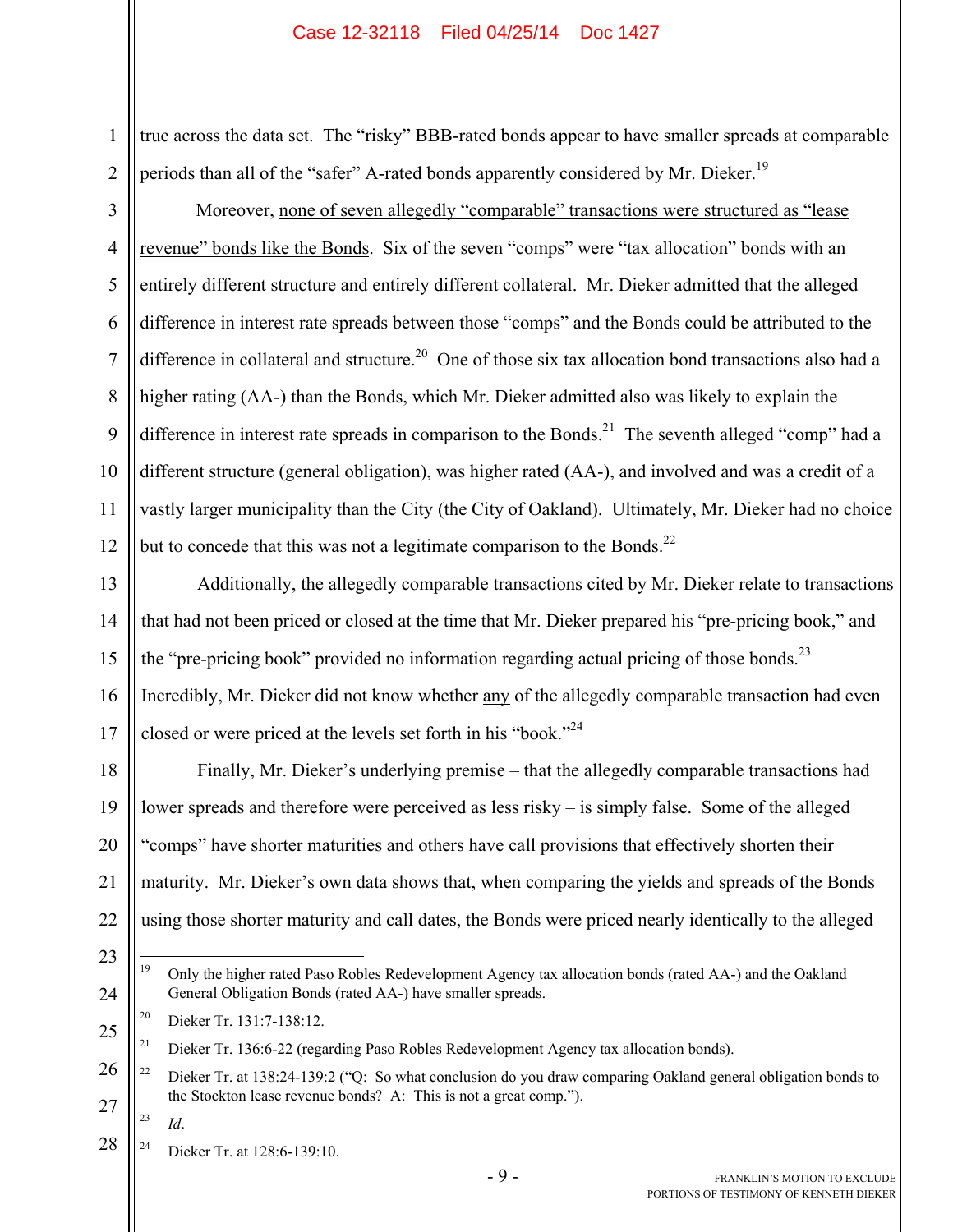2 3 4 5 6 7 prices of two of the comparable transactions cited by Mr. Dieker. For example, Mr. Dieker's pricing data indicates that, if the maturity of the Coalinga Redevelopment Agency tax allocation bonds was extended to the same 2038 maturity as the Bonds, a yield to maturity of 7.35% would result.<sup>25</sup> The yield to maturity for the Bonds that same year is shown to be <u>lower</u> (7.15%). Using Mr. Dieker's reasoning, the Bonds therefore were less "risky" than the Coalinga bonds. Similarly, if the maturity of the Hollister Redevelopment Agency tax allocation bonds was extended to 2038, Mr. Dieker's data shows a yield to maturity of  $7.23\%$ ,  $^{26}$  also larger than the more "risky" bonds.

8 9 10 11 12 13 Clearly, none of the data upon which Mr. Dieker relies actually supports the opinions offered. Mr. Dieker's reliance on materially different bond transactions – for which he does not know final pricing or even whether bonds ultimately were issued – is not the "product of reliable principles and methods" and renders his opinion unreliable and invalid. So too does Mr. Dieker's patent misinterpretation of the data on which he purports to rely. Mr. Dieker's testimony is classic *ipse dixit* that falls far well short of the *Daubert* standard and has no place in these proceedings.

14

15

16

17

1

## **b. Mr. Dieker's Analysis Of Other Alleged Risks Is Invalid.**

In his Declarations, Mr. Dieker attempted to supplement his opinion by referencing additional alleged "risk" assumed by Franklin. In each case, Mr. Dieker's opinion is demonstrably wrong and frankly incoherent.

18 19 20 21 22 Alleged Bankruptcy And Insolvency Risk. For example, Mr. Dieker asserts that, "[i]n the Official Statement [for the Bonds], Franklin was put on notice that the City's economic condition was dire" and that Franklin accepted some unquantified level of risk because it was aware generally that the City potentially could seek bankruptcy protection.<sup>27</sup> In particular, Mr. Dieker cites to a section of the Official Statement titled "Discussions Regarding Concerns Of The City's General Fund Solvency."<sup>28</sup>

Mr. Dieker, whose firm is listed as "Financial Advisor" in the introduction to the Official

Statement and who assisted the City in preparing the document,  $^{29}$  knows better. In fact, the Official

# 23 24

25  $25$ 

Dieker Ex. G at CTY207791.

26  $26$  Dieker Ex. G at CTY207792.

27 <sup>27</sup> Dieker Declaration at  $\P$  5; Dieker Direct Testimony  $\P$  5.

<sup>28</sup> Dieker Declaration at  $\P$  5; Dieker Direct Testimony  $\P$  5.

28 <sup>29</sup> Ex. 3011 (Official Statement) at i. Relevant pages from Ex. 3011 are attached to the Morse Decl. as Exhibit E.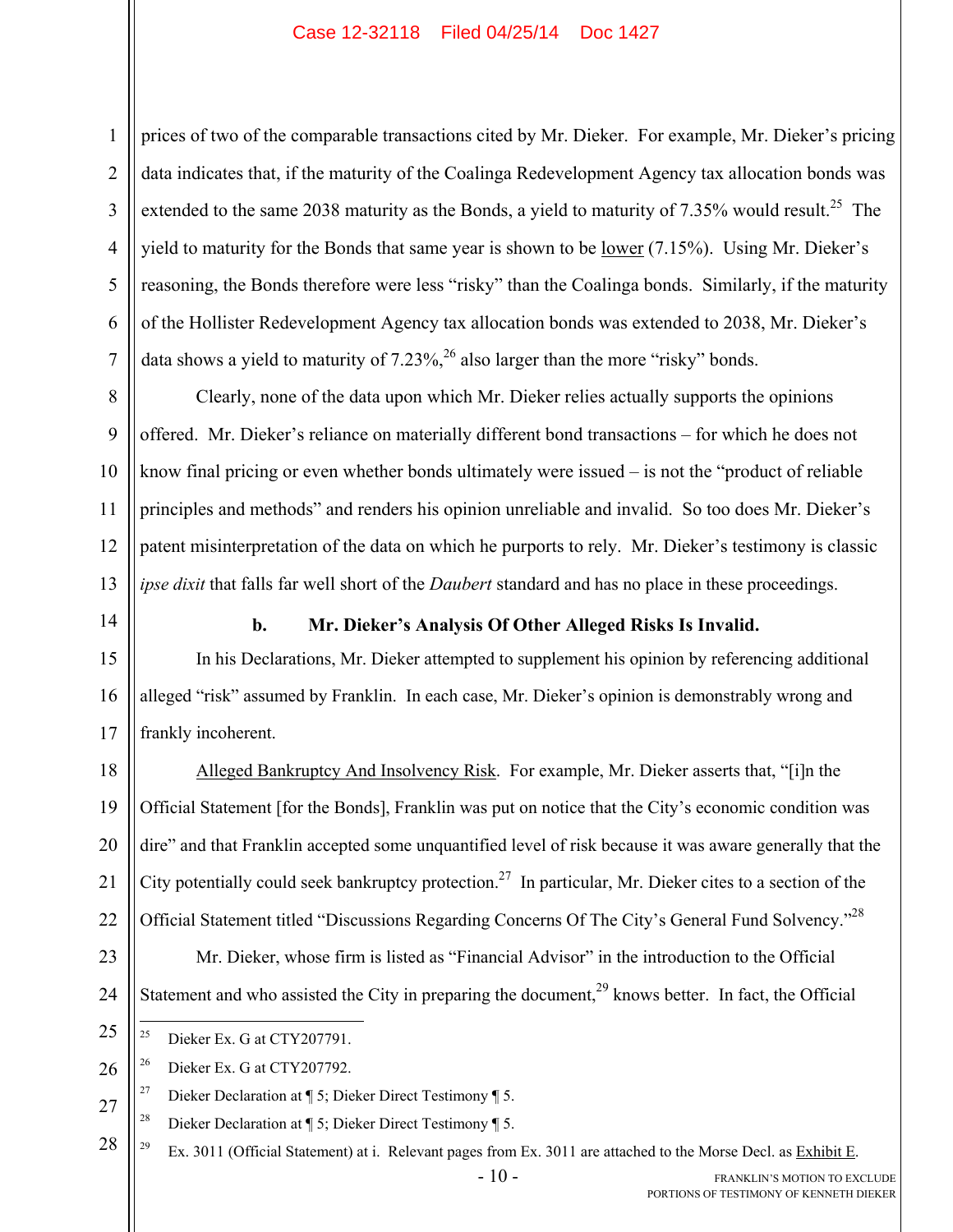1 2 3 4 5 6 7 8 9 10 11 12 Statement disproves Mr. Dieker's claim. The Official Statement did disclose that, in February 2009, the Stockton *Record* ran an article headlined "City Could Consider Bankruptcy," which indicated that a member of the City Council had "requested that the City Attorney's Office give or cause to be given an informational presentation on municipal bankruptcy." The Official Statement, however, specifically indicated that "[a]t least two facts in the article were inaccurate," and proceeded to clarify that "[t]he informational presentation by the City Attorney's Office was not prepared or scheduled."<sup>30</sup> The Official Statement then quoted City Finance Officer Kathleen VonAchen "as stating that '[w]e're not declaring bankruptcy,' and further emphasiz[ing] that solvency was the only option being pursued by the City."<sup>31</sup> The section of the Official Statement cited by Mr. Dieker ultimately concluded by declaring that "measures undertaken by the City administration to balance the budget have proven this solvency statement to be correct." One wonders – was Mr. Dieker falsifying information when he signed off on the Official Statement, or is he simply rewriting history now?

13 14 15 16 17 18 19 20 21 22 23 Similarly, Mr. Dieker was part of the City's team that prepared and delivered materials to S&P in connection with the ratings process for the Bonds. Those materials, titled "Standard & Poor's Credit Rating Presentation,"<sup>32</sup> paint a picture that is completely at odds with Mr. Dieker's new opinion regarding "riskiness" of the Bonds. In them, the City acknowledged that its "pursuit of [a] new financing strategy ran into some challenges" in late 2008 and early 2009, but the City then unequivocally stated that "[r]ecent events provide a more favorable environment"<sup>33</sup> warranting a high rating by S&P. In particular, the City noted that "[m]unicipal capital markets [are] more stable than in early 2009," that the City "Council has addressed City budget challenges," and that a "[m]ajor source of repayment [of the Bonds would come] from four PFF fund revenues related to projects.<sup>34</sup> Here again, one wonders – was Mr. Dieker dissembling then or now? In any event, S&P must have believed the City. The Bonds received an "A" rating later that month and they were priced and closed shortly thereafter. The

24

- $30\text{ }$ *Id.* at 27.
- 26 31 *Id*. at 28.

- 28 33 Ex. 2628 (CTY207845).
	- $134$  Ex. 2628 (CTY207845-46).

<sup>27</sup>  $32$  Ex. 2628 (CTY207822-849). A copy of Ex. 2628 is attached to the Morse Decl. as Exhibit F.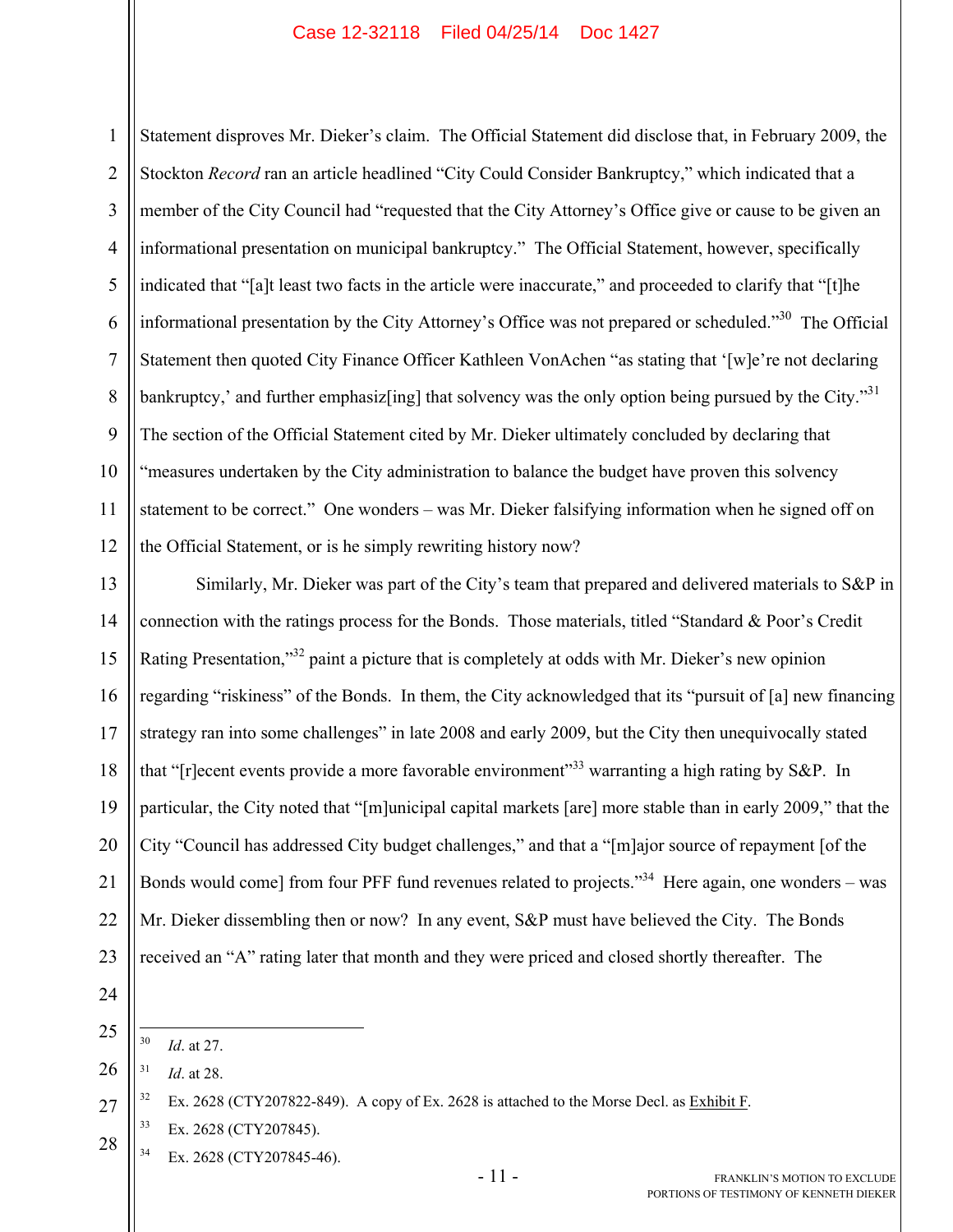| $\mathbf{1}$   | cumulative average one-year default rates since 1986 for municipal securities with an S&P public                                              |
|----------------|-----------------------------------------------------------------------------------------------------------------------------------------------|
| $\overline{2}$ | finance non-housing "A" rating is a mere $0.01\%$ . <sup>35</sup> Hardly a "risky" investment.                                                |
| 3              | Moreover, if Mr. Dieker were correct that there existed any additional "risk" associated with                                                 |
| $\overline{4}$ | potential insolvency or a bankruptcy filing by the City, there clearly would have been an increase in                                         |
| 5              | interest rate from that contemplated for the City's proposed lease revenue bond transaction in                                                |
| 6              | February 2009 (before the specter of bankruptcy was raised by the City Council member) and that at                                            |
| $\tau$         | which the Bonds ultimately priced. Mr. Dieker, however, admitted that the interest rates were the                                             |
| 8              | same, $36$ thus undermining his own proposition.                                                                                              |
| 9              | Alleged Risk Compared To Other City Debt. Finally, Mr. Dieker attempts to assess the alleged                                                  |
| 10             | riskiness of the Bonds by comparing them to the City's other bond financings. <sup>37</sup> Those comparisons are                             |
| 11             | invalid, as the City's other bonds were sold with insurance and prior to the "Great Recession."                                               |
| 12             | Moreover, at the time that the Bonds were issued with an A rating, S&P reaffirmed its underlying rating                                       |
| 13             | of the underlying City's other bonds on an unenhanced ( <i>i.e.</i> , uninsured) basis, and gave all of them with                             |
| 14             | the exact same A rating given to the Bonds. Any attempt to distinguish between the Bonds and the                                              |
| 15             | City's "other existing bond issuances" thus is patently invalid.                                                                              |
| 16             | For all of these reasons, Mr. Dieker's analysis and methodology are unsound and unreliable, and                                               |
| 17             | cannot serve as the basis for his alleged "expert" opinion in this case.                                                                      |
| 18             |                                                                                                                                               |
| 19             |                                                                                                                                               |
| 20             |                                                                                                                                               |
| 21             |                                                                                                                                               |
| 22             |                                                                                                                                               |
| 23             |                                                                                                                                               |
| 24             |                                                                                                                                               |
| 25             |                                                                                                                                               |
| 26             | 35<br>Standard & Poor's Ratings Services U.S. Public Finance Defaults And Rating Transition Data: 2013 Update                                 |
| 27             | (March 31, 2014) at 36-36. A copy of the Standard & Poor's Update is attached to the Morse Decl. as Exhibit M.<br>36<br>Dieker Tr. at 40:6-8. |
| 28             | 37<br>Dieker Declaration ¶ 11; Dieker Direct Testimony ¶ 11.                                                                                  |
|                | $-12-$<br>FRANKLIN'S MOTION TO EXCLUDE                                                                                                        |